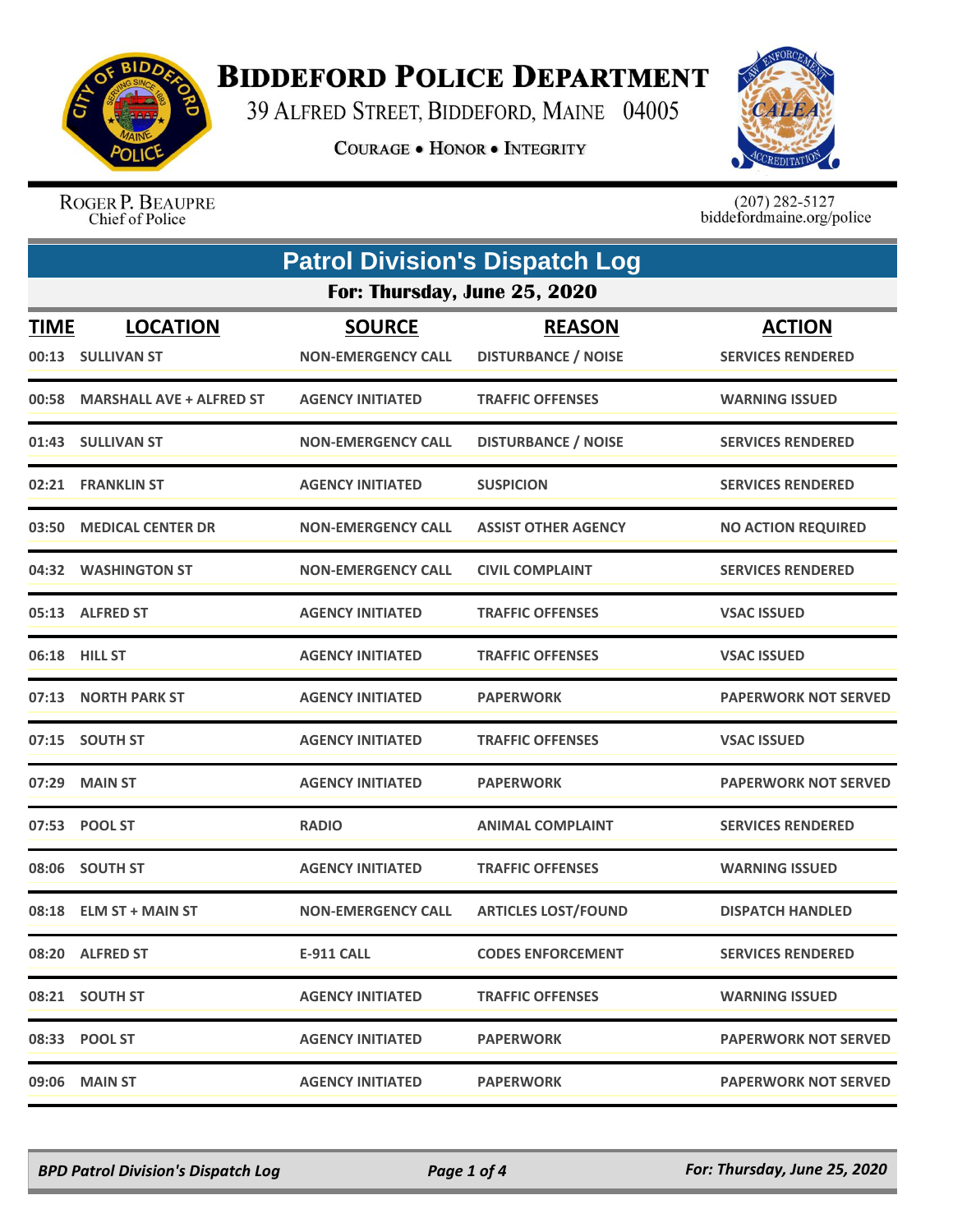| <b>TIME</b> | <b>LOCATION</b>                | <b>SOURCE</b>             | <b>REASON</b>                | <b>ACTION</b>                |
|-------------|--------------------------------|---------------------------|------------------------------|------------------------------|
|             | 09:08 JOSHUA DR                | <b>NON-EMERGENCY CALL</b> | <b>CIVIL COMPLAINT</b>       | <b>CIVIL COMPLAINT</b>       |
|             | 09:38 SOUTH ST                 | <b>AGENCY INITIATED</b>   | <b>TRAFFIC OFFENSES</b>      | <b>WARNING ISSUED</b>        |
|             | 09:51 WESTERN AVE              | <b>AGENCY INITIATED</b>   | <b>TRAFFIC OFFENSES</b>      | <b>VSAC ISSUED</b>           |
|             | 10:05 PRECOURT ST + BAKERS WAY | <b>AGENCY INITIATED</b>   | <b>TRAFFIC OFFENSES</b>      | <b>WARNING ISSUED</b>        |
| 10:41       | <b>MARBLEHEAD LN</b>           | <b>NON-EMERGENCY CALL</b> | <b>RIVER PATROL OFFENSES</b> | <b>WARNING ISSUED</b>        |
|             | <b>10:52 PIKE ST</b>           | <b>NON-EMERGENCY CALL</b> | <b>SUSPICION</b>             | <b>NO ACTION REQUIRED</b>    |
|             | 11:07 BACON ST                 | <b>E-911 CALL</b>         | 911 MISUSE                   | <b>NO ACTION REQUIRED</b>    |
|             | 11:14 MASON ST                 | <b>AGENCY INITIATED</b>   | <b>PARKING COMPLAINT</b>     | <b>NO ACTION REQUIRED</b>    |
|             | 11:26 WENTWORTH ST             | <b>NON-EMERGENCY CALL</b> | <b>DISTURBANCE / NOISE</b>   | <b>SERVICES RENDERED</b>     |
| 11:29       | <b>SACO FALLS WAY</b>          | <b>NON-EMERGENCY CALL</b> | <b>CRIMINAL MISCHIEF</b>     | <b>REPORT TAKEN</b>          |
|             | 11:45 ALFRED ST                | <b>WALK-IN AT STATION</b> | <b>PAPERWORK</b>             | <b>SERVICES RENDERED</b>     |
|             | 11:50 SACO FALLS WAY           | <b>NON-EMERGENCY CALL</b> | <b>HARASSMENT</b>            | <b>SERVICES RENDERED</b>     |
|             | 11:54 HILL ST                  | <b>AGENCY INITIATED</b>   | <b>TRAFFIC OFFENSES</b>      | <b>ARREST(S) MADE</b>        |
|             | 12:14 MAY ST                   | <b>NON-EMERGENCY CALL</b> | <b>DISTURBANCE / NOISE</b>   | <b>SERVICES RENDERED</b>     |
|             | 12:18 MAY ST                   | <b>AGENCY INITIATED</b>   | <b>TRAFFIC OFFENSES</b>      | <b>WARNING ISSUED</b>        |
|             | 12:19 MYRTLE ST + ALFRED ST    | <b>NON-EMERGENCY CALL</b> | <b>ANIMAL COMPLAINT</b>      | <b>GONE ON ARRIVAL</b>       |
|             | 12:48 HIGH ST                  | <b>NON-EMERGENCY CALL</b> | <b>JUVENILE OFFENSES</b>     | <b>SERVICES RENDERED</b>     |
|             | 12:58 SULLIVAN ST              | E-911 CALL                | <b>HARASSMENT</b>            | <b>SERVICES RENDERED</b>     |
|             | 13:43 ALFRED ST                | <b>NON-EMERGENCY CALL</b> | <b>ASSIST OTHER AGENCY</b>   | <b>TRANSPORT TO HOSPITAL</b> |
|             | 13:46 ALFRED ST                | E-911 CALL                | 911 MISUSE                   | <b>SERVICES RENDERED</b>     |
|             | 14:23 SOUTH ST                 | <b>AGENCY INITIATED</b>   | <b>ANIMAL COMPLAINT</b>      | <b>SERVICES RENDERED</b>     |
|             | <b>14:51 WEST ST</b>           | <b>WALK-IN AT STATION</b> | <b>MENTAL ILLNESS CASES</b>  | <b>REPORT TAKEN</b>          |
|             | 14:54 POOL ST                  | <b>AGENCY INITIATED</b>   | <b>ANIMAL COMPLAINT</b>      | <b>GONE ON ARRIVAL</b>       |
|             | 15:00 ALFRED ST                | <b>NON-EMERGENCY CALL</b> | <b>DOMESTIC COMPLAINTS</b>   | <b>SERVICES RENDERED</b>     |
|             | <b>15:19 MAIN ST</b>           | <b>WALK-IN AT STATION</b> | <b>PAPERWORK</b>             | <b>SERVICES RENDERED</b>     |

*BPD Patrol Division's Dispatch Log Page 2 of 4 For: Thursday, June 25, 2020*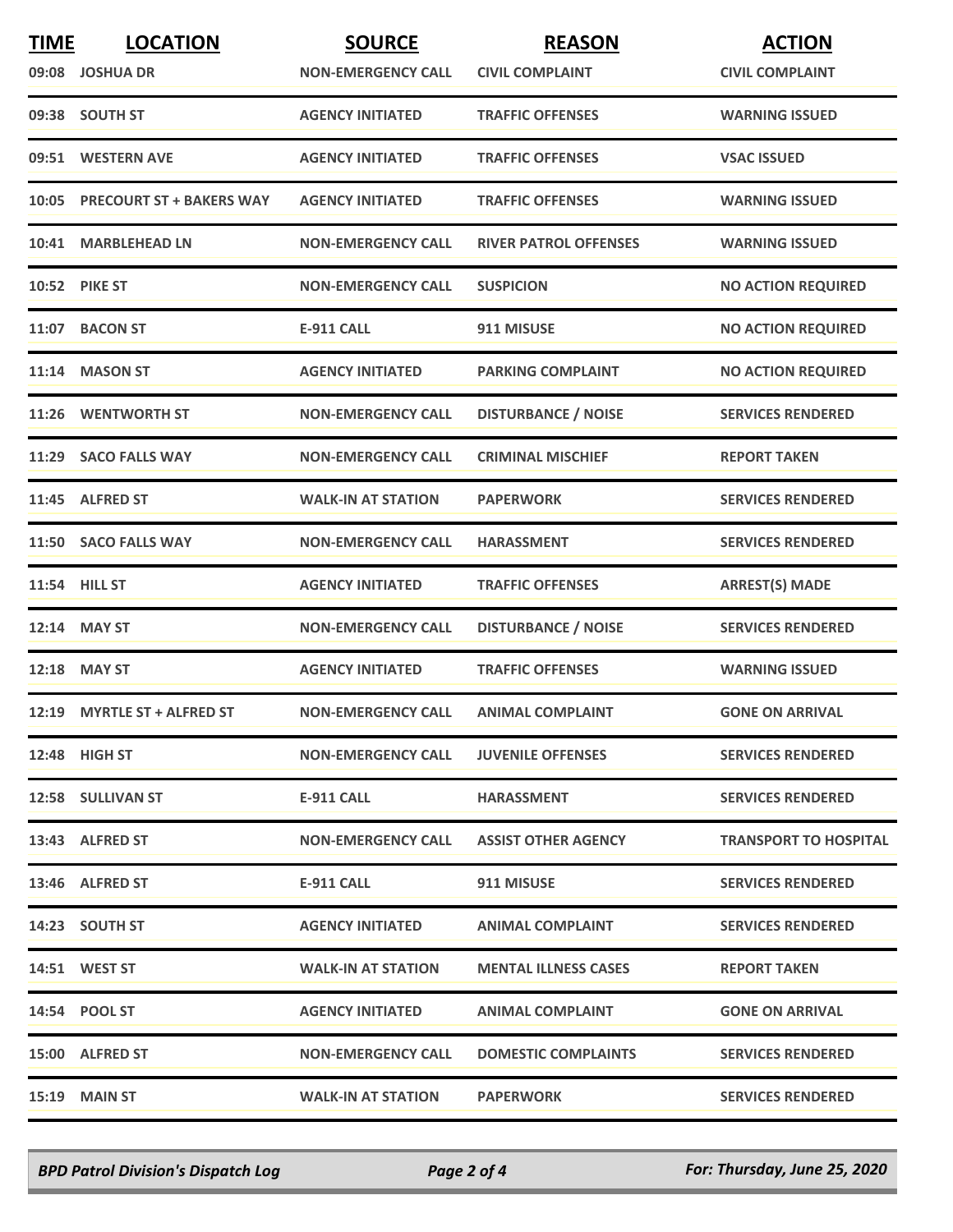| <b>TIME</b> | <b>LOCATION</b>                               | <b>SOURCE</b>                                                                                                             | <b>REASON</b>                                                    | <b>ACTION</b>             |
|-------------|-----------------------------------------------|---------------------------------------------------------------------------------------------------------------------------|------------------------------------------------------------------|---------------------------|
|             | 15:24 ELM ST                                  | <b>NON-EMERGENCY CALL</b>                                                                                                 | <b>CRIMINAL MISCHIEF</b>                                         | <b>REPORT TAKEN</b>       |
|             | 15:59 HILL ST                                 | <b>NON-EMERGENCY CALL</b>                                                                                                 | <b>TRESPASSING</b>                                               | <b>SERVICES RENDERED</b>  |
|             | 16:00 MARBLEHEAD LN                           | <b>AGENCY INITIATED</b>                                                                                                   | <b>RIVER PATROL OFFENSES</b>                                     | <b>SERVICES RENDERED</b>  |
|             | <b>16:18 MARINER WAY</b>                      | <b>NON-EMERGENCY CALL</b>                                                                                                 | <b>CODES ENFORCEMENT</b>                                         | <b>REPORT TAKEN</b>       |
|             | 16:21 MARINER WAY                             | <b>E-911 CALL</b>                                                                                                         | 911 MISUSE                                                       | <b>SERVICES RENDERED</b>  |
|             | 16:42 ELM ST                                  | E-911 CALL                                                                                                                | 911 MISUSE                                                       | <b>NO ACTION REQUIRED</b> |
|             | 17:03 ALFRED ST                               |                                                                                                                           | AGENCY INITIATED VIOL OF BAIL CONDITIONS                         | <b>ARREST(S) MADE</b>     |
|             |                                               |                                                                                                                           | OFFENDER: ADAM MICHAEL PHILLIPO  AGE: 40  RESIDENT OF: SACO, ME  |                           |
|             | <b>CHARGE: VIOLATING CONDITION OF RELEASE</b> | CHARGE: OPERATING AFTER HABITUAL OFFENDER REVOCATION<br>CHARGE: REFUSING TO SUBMIT TO ARREST OR DETENTION-REFUSAL TO STOP |                                                                  |                           |
|             | 18:06 GREEN ST                                | <b>WALK-IN AT STATION</b>                                                                                                 | <b>DOMESTIC COMPLAINTS</b>                                       | <b>REPORT TAKEN</b>       |
|             | 18:08 ALFRED ST                               | <b>AGENCY INITIATED</b>                                                                                                   | <b>TRAFFIC OFFENSES</b>                                          | <b>WARNING ISSUED</b>     |
|             | 18:25 ALFRED ST                               | <b>WALK-IN AT STATION</b>                                                                                                 | <b>PAPERWORK</b>                                                 | <b>SERVICES RENDERED</b>  |
|             | 18:25 FREEMAN ST                              | <b>NON-EMERGENCY CALL</b>                                                                                                 | <b>PARKING COMPLAINT</b>                                         | <b>NO ACTION REQUIRED</b> |
|             | 18:44 WENTWORTH ST                            | <b>NON-EMERGENCY CALL</b>                                                                                                 | <b>DISTURBANCE / NOISE</b>                                       | <b>SERVICES RENDERED</b>  |
|             | 19:04 ELM ST                                  | <b>AGENCY INITIATED</b>                                                                                                   | <b>TRAFFIC OFFENSES</b>                                          | <b>WARNING ISSUED</b>     |
|             | <b>19:16 MAIN ST</b>                          | <b>E-911 CALL</b>                                                                                                         | <b>ELEVATOR PROBLEM</b>                                          | <b>FALSE ALARM</b>        |
|             | 19:33 BOULDER WAY                             | NON-EMERGENCY CALL SHOPLIFTING                                                                                            |                                                                  | <b>ARREST(S) MADE</b>     |
|             |                                               |                                                                                                                           | OFFENDER: JESSICA MARIE DROUIN  AGE: 37  RESIDENT OF: HOLLIS, ME |                           |
|             |                                               | CHARGE: THEFT BY UNAUTHORIZED TAKING OR TRANSFER - SHOPLIFTING                                                            |                                                                  |                           |
|             | 20:32 OAK ST                                  | E-911 CALL                                                                                                                | <b>CRIM THREAT / TERRORIZING</b>                                 | <b>REPORT TAKEN</b>       |
|             | 20:55 SOUTH ST                                | <b>NON-EMERGENCY CALL</b>                                                                                                 | <b>SUSPICION</b>                                                 | <b>NEGATIVE CONTACT</b>   |
|             | 21:23 LANDRY ST                               | <b>AGENCY INITIATED</b>                                                                                                   | <b>SUSPICION</b>                                                 | <b>NEGATIVE CONTACT</b>   |
|             | 21:35 HAZEL ST                                | <b>E-911 CALL</b>                                                                                                         | 911 MISUSE                                                       | <b>NEGATIVE CONTACT</b>   |
|             | 21:40 ALFRED ST                               | <b>NON-EMERGENCY CALL</b>                                                                                                 | <b>TRESPASSING</b>                                               | <b>SERVICES RENDERED</b>  |
|             | 23:32 GEORGE ST                               | <b>NON-EMERGENCY CALL</b>                                                                                                 | <b>DRUG</b>                                                      | <b>SERVICES RENDERED</b>  |
|             | 23:37 SULLIVAN ST                             | <b>NON-EMERGENCY CALL</b>                                                                                                 | <b>DISTURBANCE / NOISE</b>                                       | <b>UNFOUNDED</b>          |
|             |                                               |                                                                                                                           |                                                                  |                           |

*BPD Patrol Division's Dispatch Log Page 3 of 4 For: Thursday, June 25, 2020*